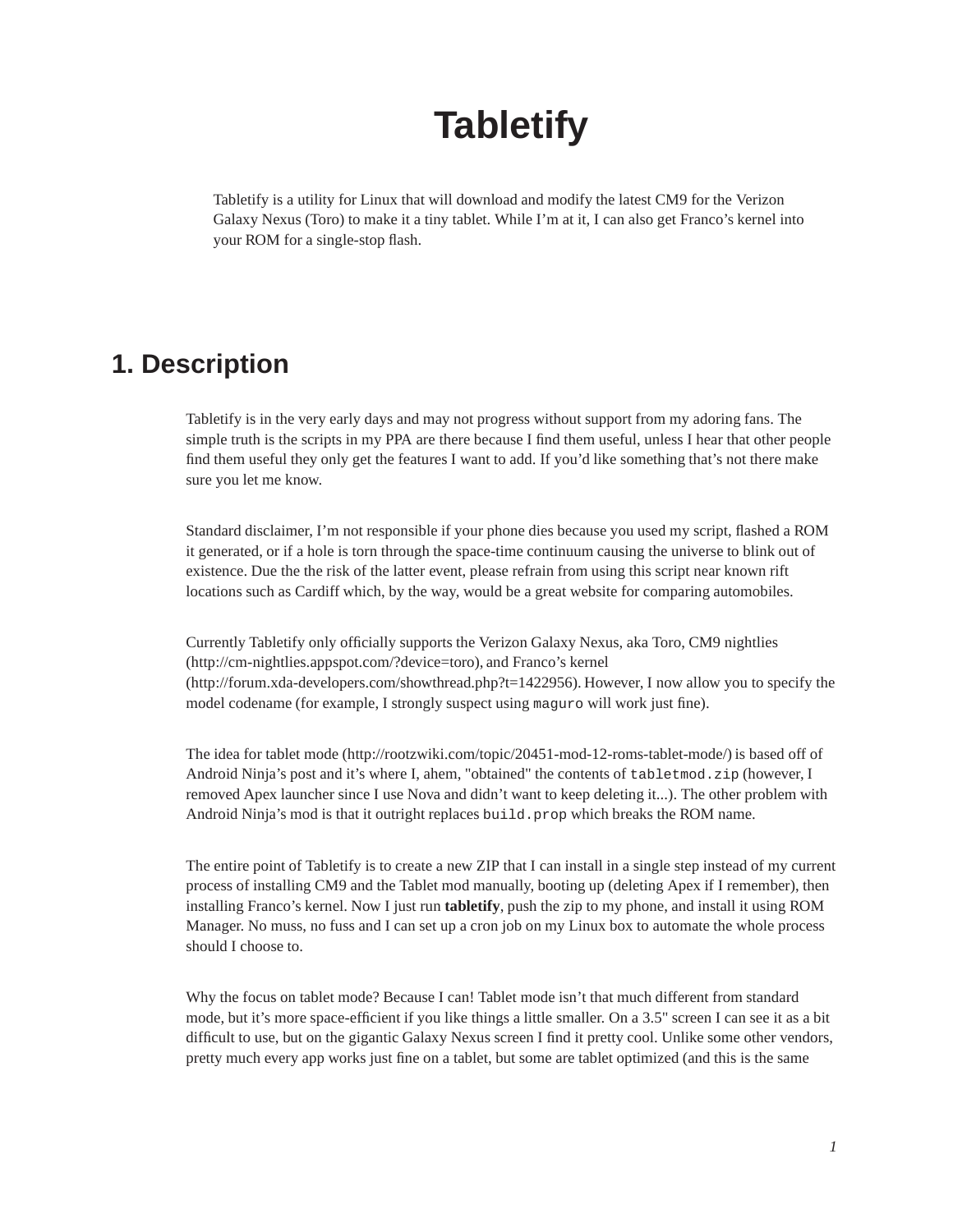version that runs on your phone, no need to purchase it again). One of the nicer ones is Mint, but to avoid a screenshot that looks like a DoD press release I'll let you play with that one yourself.



**Table 1. Tablet Mode Screenshots**

| Tablet     | The    |
|------------|--------|
| mode       | set-   |
| merges     | tings  |
| the        | screen |
| <b>ICS</b> | is     |
| soft       | one    |
| but-       | of     |
| tons       | many   |
| with       | with   |
| the        | a      |
| no-        | tablet |
| tifi-      | lay-   |
| ca-        | out,   |
| tion       | most   |
| bar.       | apps   |
|            | will   |
|            | have   |
|            | a      |

sim-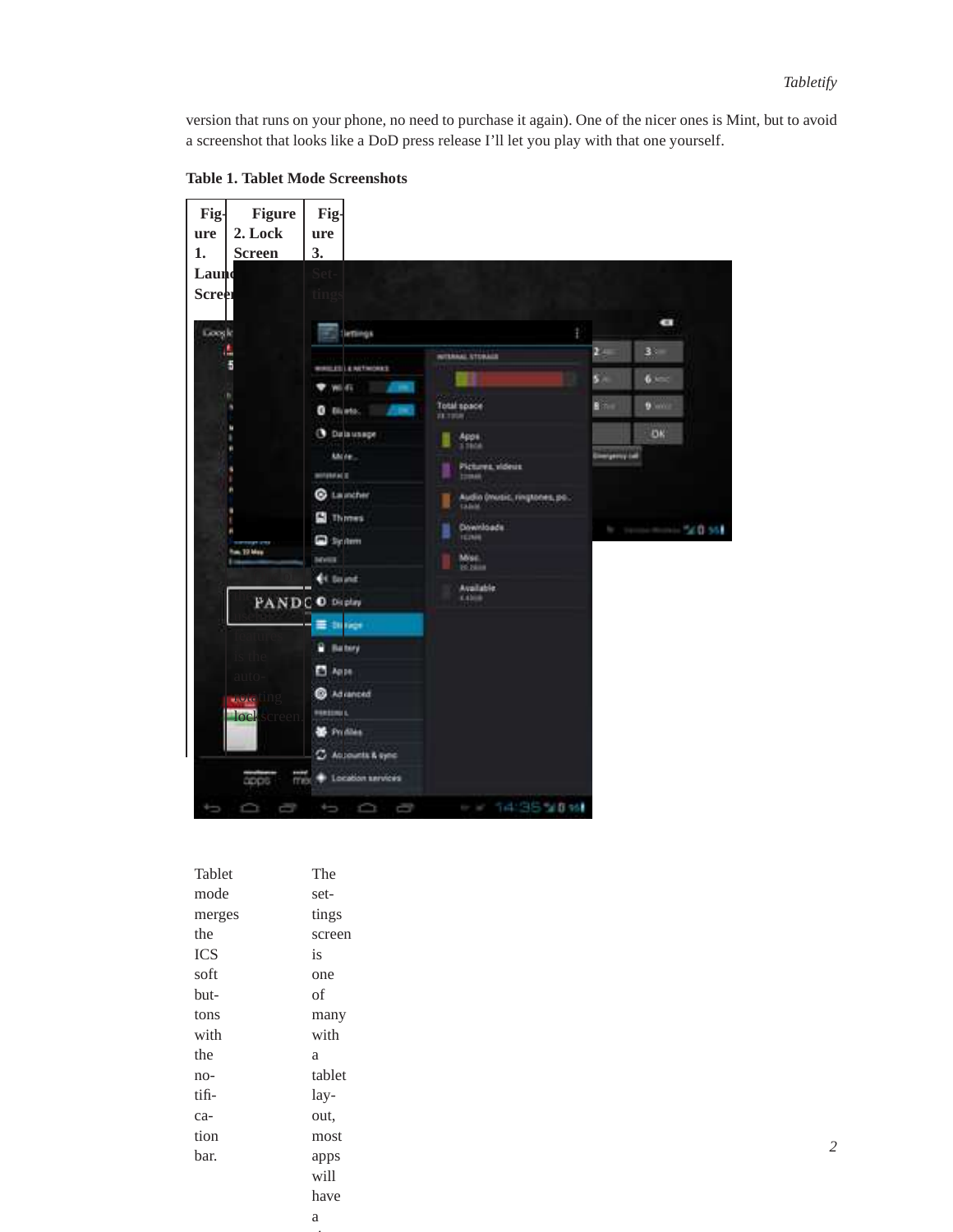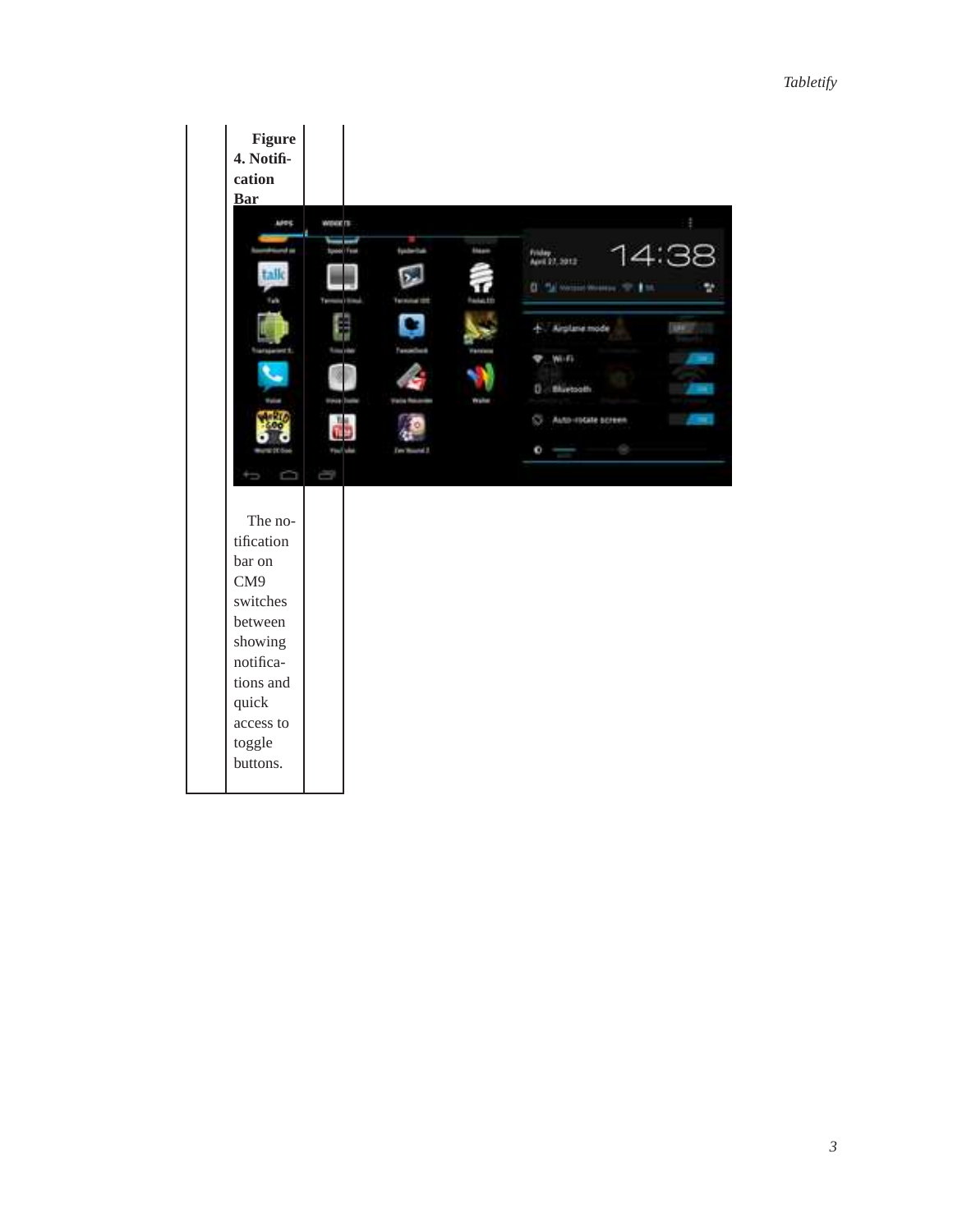

### **2. Usage**

You can run **tabletify** with no parameters and it will default to downloading the latest CM9 nightly, the stock kernel, and my own tablet mod with a filename equal to the CM9 filename with a -tablet tacked onto the end. I do prompt you in this mode and if you abort it will print usage information.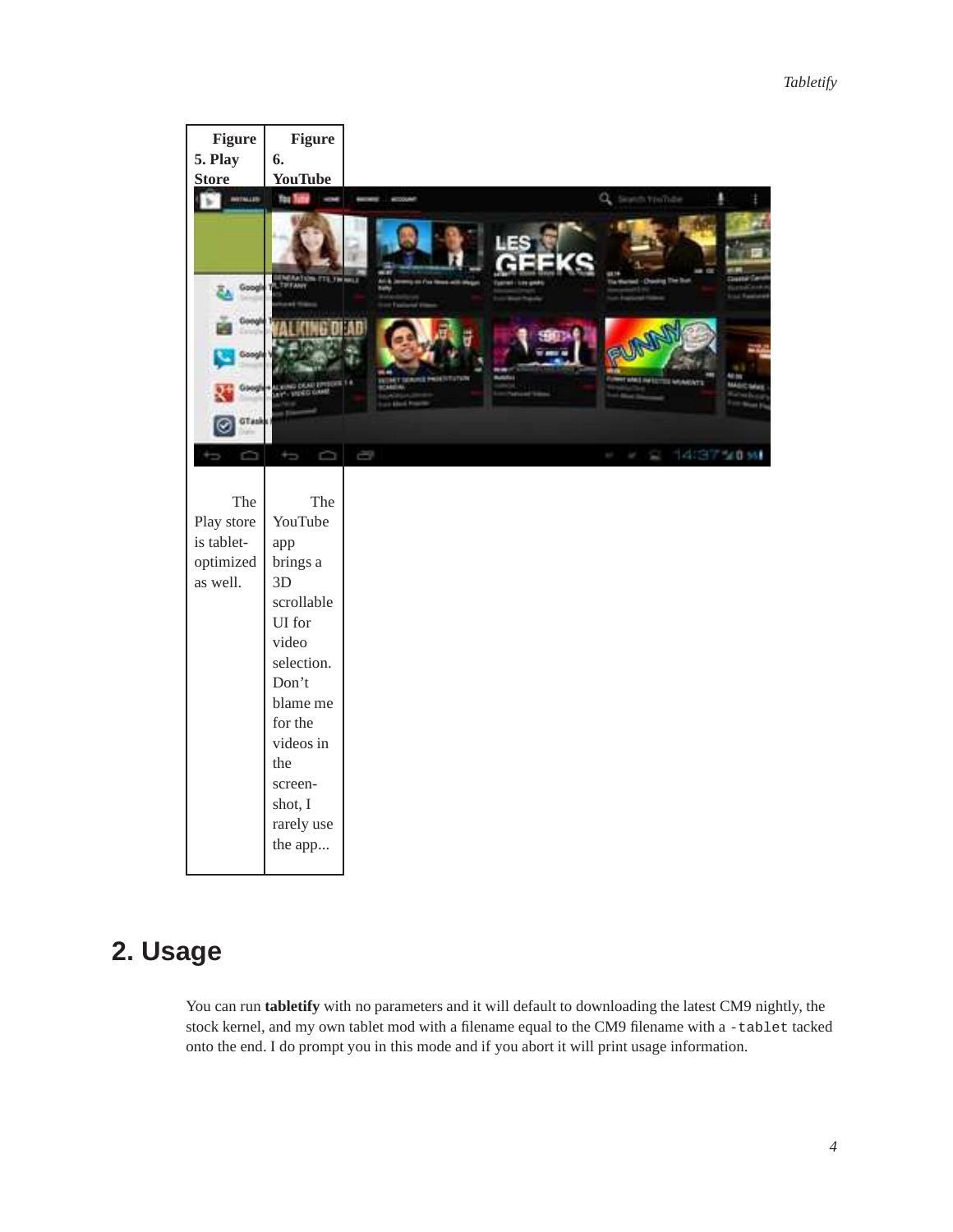#### --romfile|-r

Allows you to specify a local file instead of downloading the latest CM9. This is useful if you want to experiment with another ROM (for example, CM9 for another phone model or AOKP) or if you just want to same some of CM9's bandwidth by downloading the torrent. You may also specify cm9 which is redundant since it's the default, however it will bypass the pesky "are you sure" screen in case you want the defaults but want a non-interactive version.

#### --model|-m

Specifies the CM9 model name. The two most common ones will likely be toro (the default, and the CDMA Galaxy Nexus) or maguro (the GSM Galaxy Nexus). For a complete list, just run **tabletify --model** and it will list them all for you, including CM7-only models that I would not recommend trying. Yes, the CM team calls this the "device" but, sadly, I already used -d for the --dpi parameter.

#### --tabletmod|-t

If you'd like the use Android Ninja's original mod. Note that I ignore the build. prop changes and make my own to the ROM's build.prop.

#### --kernel|-k

Allows you to specify a kernel filename or franco which will download the latest Franco milestone kernel. If you want the nightlies you can now specify franco-nightly but for something like GLaDOS or Imoseyon you'll need to download them manually and specify the file (for now).

#### --output|-o

Specifies a custom output file. This will overwrite anything that's already there, so I would probably refrain from using something like /vmlinuz. If this isn't specified, I'll use the ROM filename, append a -tablet and a kernel designation (Franco kernels only) as well as remove a signed designator since the resulting file won't be signed. Note that this filename may or may not make sense or be useful to you, if you use a non-CM9 ROM or a custom non-Franco kernel I'd recommend using the --output parameter.

#### --include|-i

This is the only parameter that can be used an arbitrary number of times, it allows you to include custom ZIPs into your ROM. For example, you can download a black-themed set of gapps (http://rootzwiki.com/topic/15092-invertedtotally-inverted-apps-4-22-contacts-and-mms-updated/) and specify them here. You can also use wildcards, or specify multiple files in a space-separated list.

#### --dpi|-d

Allows you to override the default DPI value of 192.

#### --version|-v

Displays the help followed by the current version number and exits, if I've remembered to update the version number this could be useful...

#### --help|-h

Displays the help and exits.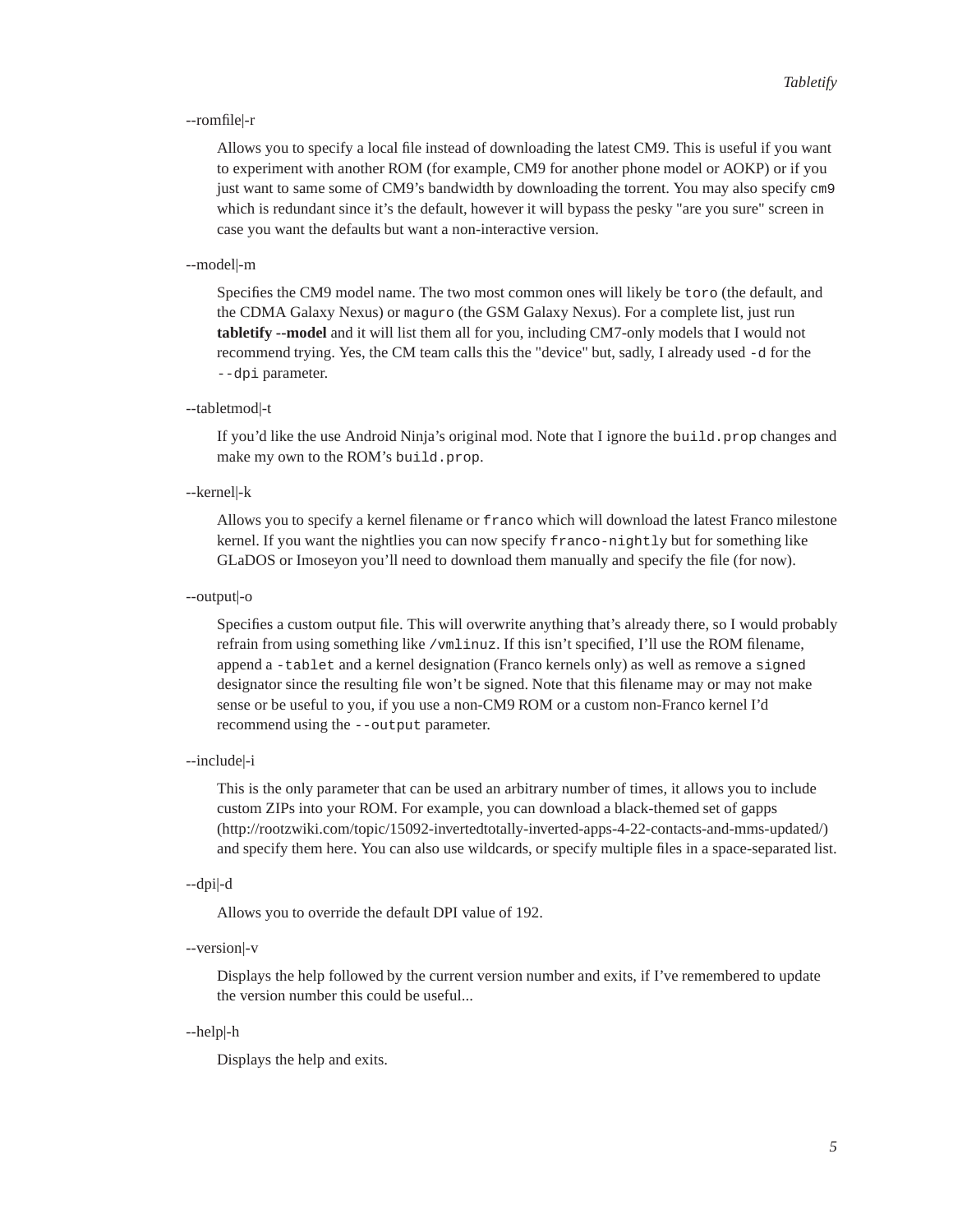#### Examples:

tabletify

Prompts you to download CM9 nightly and use the default tablet mod, stock kernel, and default dpi values.

```
tabletify --kernel franco --output update-cm9-franco-tablet.zip
```
Downloads the latest CM9 nightly, the latest Franco milestone, mashes them both together, sprinkles in a little tablet pixie-dust and spits out update-cm9-franco-tablet.zip. Note that in the real world I'd probably use update-cm9-\$(date +%Y%m%d)-franco-tablet.zip which will include today's date but I didn't want to confuse things.

### **3. Installation**

Most Ubuntu users should strongly consider using my Launchpad PPA which will help keep your package up-to-date. You can install it with the following commands:

```
sudo add-apt-repository ppa:ubuntu-ebower/ebower
sudo apt-get update
sudo apt-get install tabletify
```
If you're not fortunate enough to be able to use this, you can download the packages here:

| Distro Type | i386                               | amd64                           |
|-------------|------------------------------------|---------------------------------|
| Debian      | tabletify $0.1.4$ i386.deb         | tabletify $_0.1.4$ amd64.deb    |
| RedHat      | tabletify- $0.1.4$ - $2.1386$ .rpm | tabletify-0.1.4-2. $x86$ 64.rpm |
| Other       | $tabletify_0.1.4.4.4.4$            | tabletify $_0$ .1.4.tar.gz      |

**Table 2. Download links for "tabletify"**

### **3.1. Installing Under Windows**

I've made a conscious decision to develop exclusively for Linux, if you use Windows or (heaven help you) OSX you can still run my programs for free. If I developed for Windows, you'd need to hope that Wine works or fork over the money for a Windows install disc. If I developed for OSX you would be legally obligated to buy Mac hardware due to restrictive licensing. Since I develop for Linux, you can obtain Linux with zero additional cost and run it on just about any system known to man.

First, try out Linux. I use Ubuntu (http://www.ubuntu.com) which is pretty user-friendly, but feel free to check out other distros (http://distrowatch.com/dwres.php?resource=major) (or, if you want a more complete list, check out the excellent GNU/Linux Distribution Timeline (http://futurist.se/gldt/)). Fedora